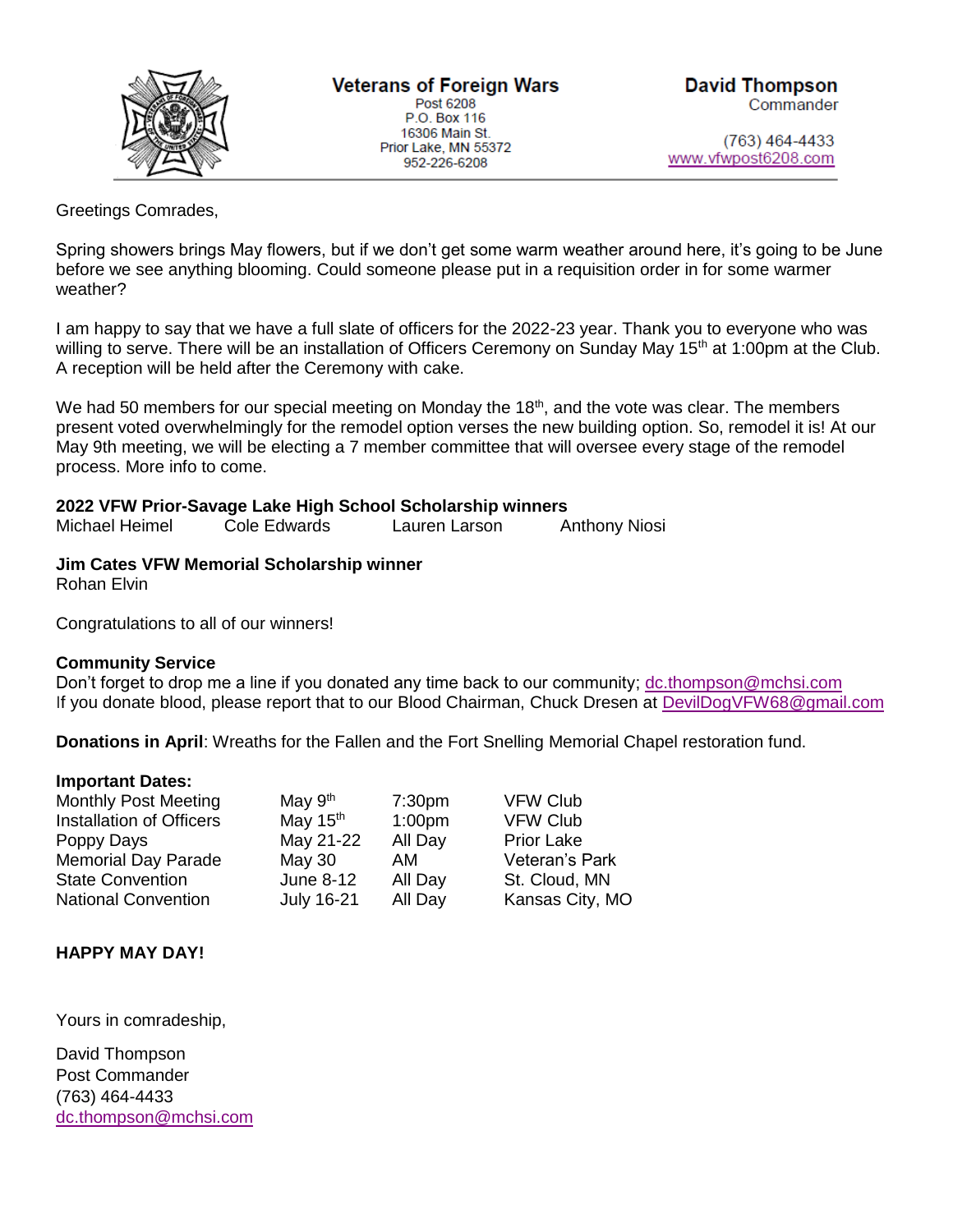

 $(612)$  298-7653 www.vfwpost6208.com

Hello, members,

I hope you all had a nice Easter even with the rain, snow and cold. We had our annual election and filled all the required offices. I will list all their names and duties in next month's newsletter. I also want to thank all who came to our last meeting. It was so nice to see you all there.

Installation of Post and Auxiliary officers will be held at our Post Home on Sunday, May 15 at 1:00pm. Anyone that held a chairmanship, or other duties last year and don't want to do it again this year, please give me a call at (612) 298-7653 so we can fill the position. Thank you for your service.

I want to thank Liz Speiker and Jenny Speiker for taking the time to come in to the Club and write notes to our Veterans at the Hastings Vets Home, along with putting money in with their notes. The three of us created 115 notes for the Vets. Also I want to thank Liz and her friend Gayle for taking the letters to the Hastings Vets Home.

As some of you may know, Darlene Davidson is retiring as our Auxiliary Chaplain. Darlene has been our Chaplain for the past 16 years along with many other offices and duties. I don't know how to begin thanking her for all she has done for our Auxiliary. She has helped all of us, but especially me over my years in the Auxiliary and as your President. I (We) will miss her mentorship and great advice on all the VFW programs. THANK YOU Darlene!

We also announced the winners of the Auxiliary Scholarships at the last meeting. The recipients of these college grants were Dominic Belden and Emily Sullivan. We also announced Kristina Zerwas as the recipient of the Cates Scholarship for this year funded by Larry and Betty Cates and their families. This grant is in memory of Jim Cates, Dick Cates, Bill Cates and Dick Lannon. Congratulations to all of our winners and good luck as you continue your education.

Our next meeting will be May  $9<sup>th</sup>$ . I hope to see all of you that can make it. There are some fun things coming up.

Our prayers go out to those who are sick for a speedy recovery. Those who have lost a loved one, our prayers are with you and your family.

Loyally,

Betty St. Martin Auxiliary President (612) 298-7653

> May Coupon Special \$5.00 Off any Kitchen order over \$25.00. Present this coupon for discount. Not valid on Burger night or Steak Fries, or with any other offers, Expires May 31st.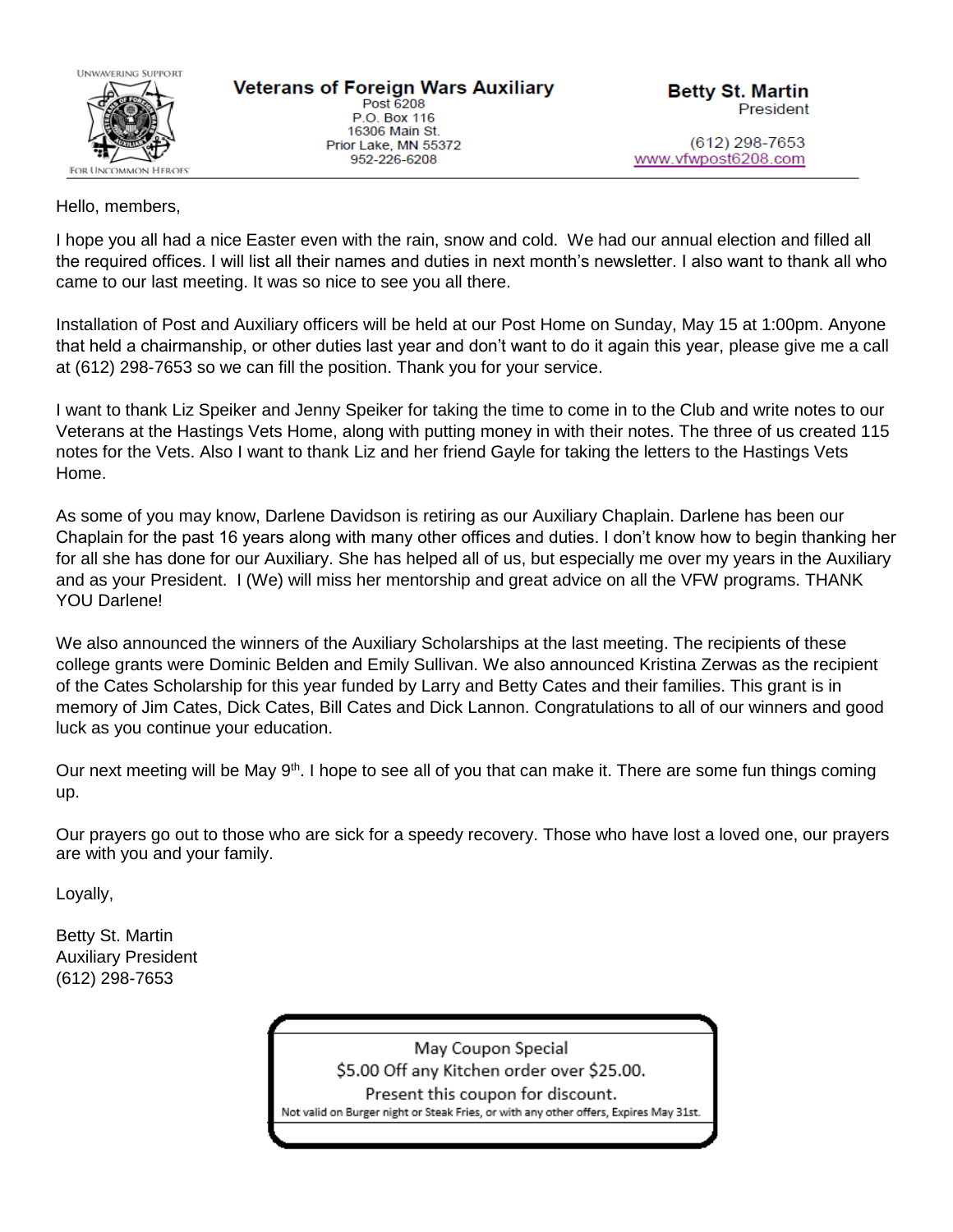

## **VFW POST AND AUXILIARY ROSTER 2021-2022**



**Commander - Dave Thompson** Senior Vice Commander - Bob Schmokel **Junior Vice Commander – Jake Roach Adjutant - Lee Seurer** Quarter Master - Ed Speiker **Chaplain - Cheryl Burton** Surgeon-**Judge Advocate - Rich Davidson** Trustee - 1 Year Rich Davidson Trustee - 2 Year Trustee - 3 Year Rachel Maloney **Americanism - Lyaman McPherson** House Committee Chairman - David Lathrop Legislative Chairman - Floyd Gast **Gambling Chair - Patty Simberg Honor Guard - David Lathrop** Service Officer-**Youth Activities - Bob Schmokel** POW/MIA - Chuck Dresen **Sargent at Arms - Gary Thompson Blood Chairman - Chuck Dresen Building Chairman - Lee Seurer New Building Chairman - Ed Speiker** Scholarship/Donation Chair - Chuck Dresen Pancake Breakfast Chair - Ed Speiker

Steak Fry Chairman (Nancy B) - No one assigned

**Auxiliary President - Betty St Martin** Senior Vice President - Mary Lou Lannon **Junior Vice President - Mary Giles** Secretary-**Treasurer - Caroline Martin Chaplain - Darlene Davidson Conductor - Warren Sieben Guard - Jenny Speiker** Trustee 1 year - Darlene Davidson Trustee 2 Year - Louanne Krueger Trustee 3 Year - Jenny Speiker **Americanism - Liz Speiker** Hospital - Helen Sieben Legislative - Louanne Krueger **MN Scholarships - Mary Lou Lannon** National Scholarships - Maria Belden **Veterans & Family Support - Darlene Davidson Buddy Poppy/National Home - Louanne Krueger**